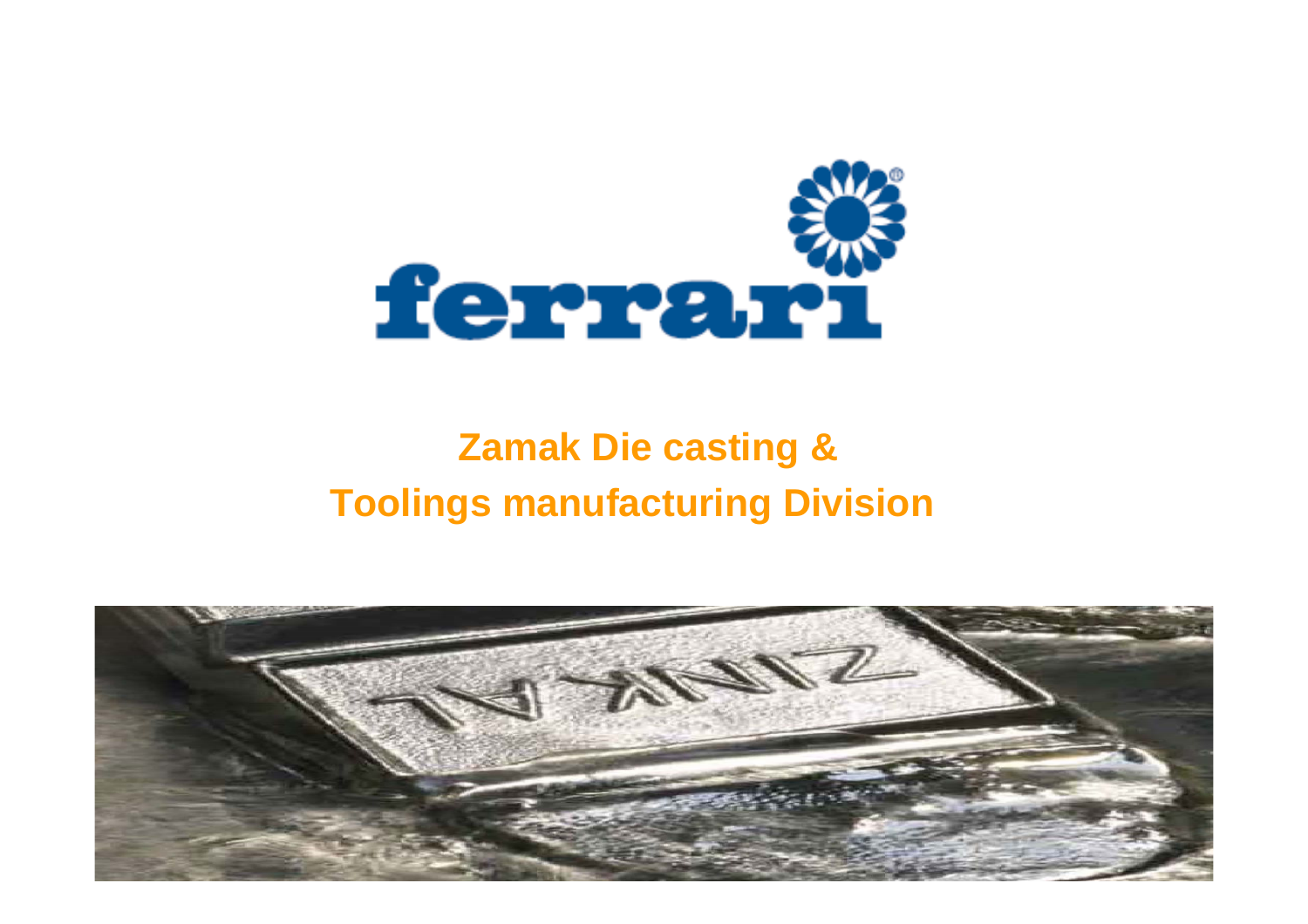## **Introduction**

- • The Division originally named Premocs was founded in 1977 and since then it has specialised in zamak die ‐casting and die manufacturing.
- •• In 1988 it has been acquired by Ferrari group, and in 2006 it became a Ferrari brand.
- $\bullet$  The Division operates in several industries, such as furniture, automotive, white goods, locks, optics, pneumatics, electronics and electric components.

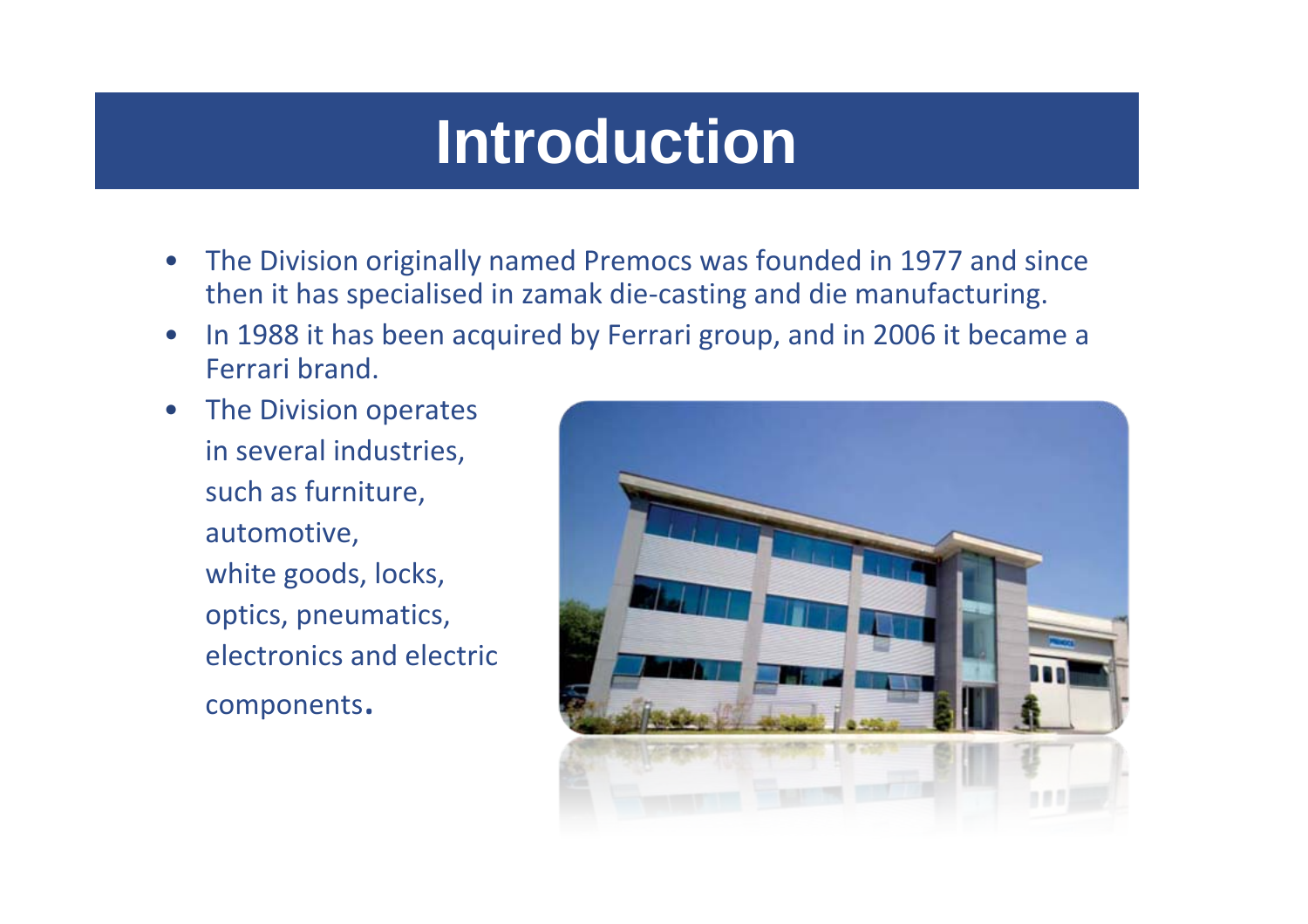### **Introduction**



• High quality, versatility, specialization, expertise, competence and customization are the reasons why many leading European companies became our customers.

•• The main activities are zamak die casting and zamak, plastic and ceramic die manufacturing.

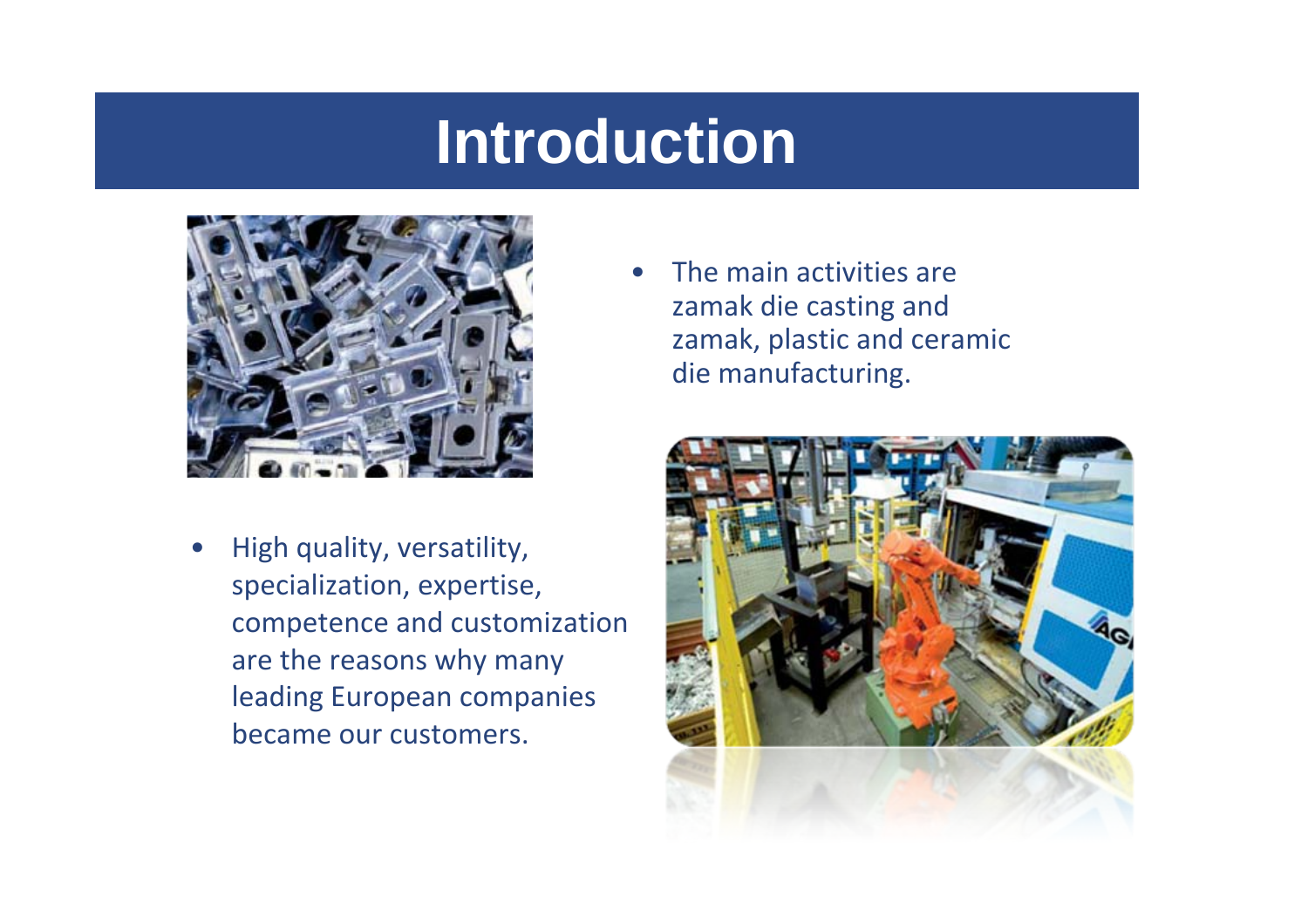# **Industrial plant description**

**The Division is located in Carvico (Bergamo) Italy**

- **Productive surface: 8.000 square meters**
- **Covered surface: 4.200 square meters**

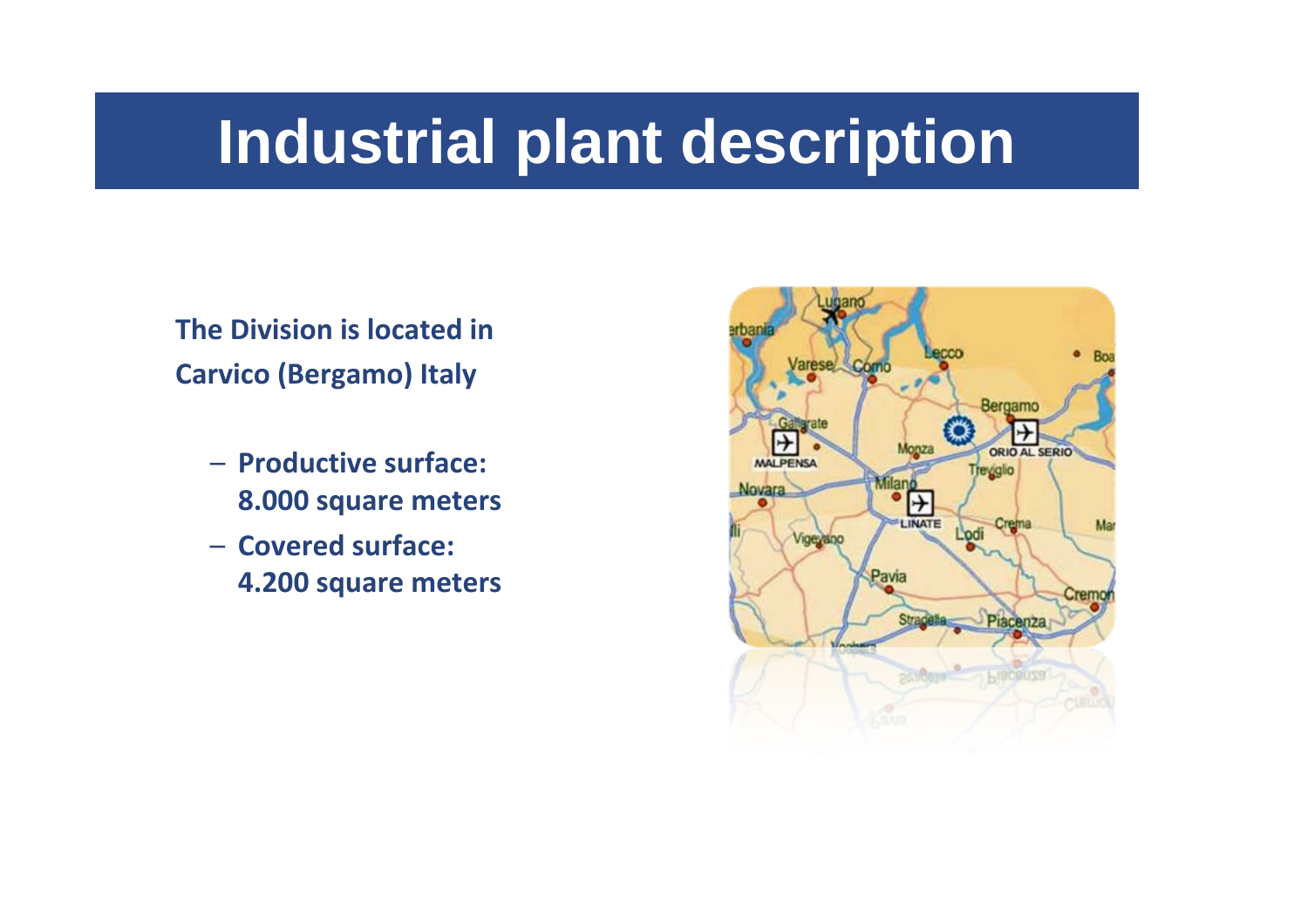### **Market areas**

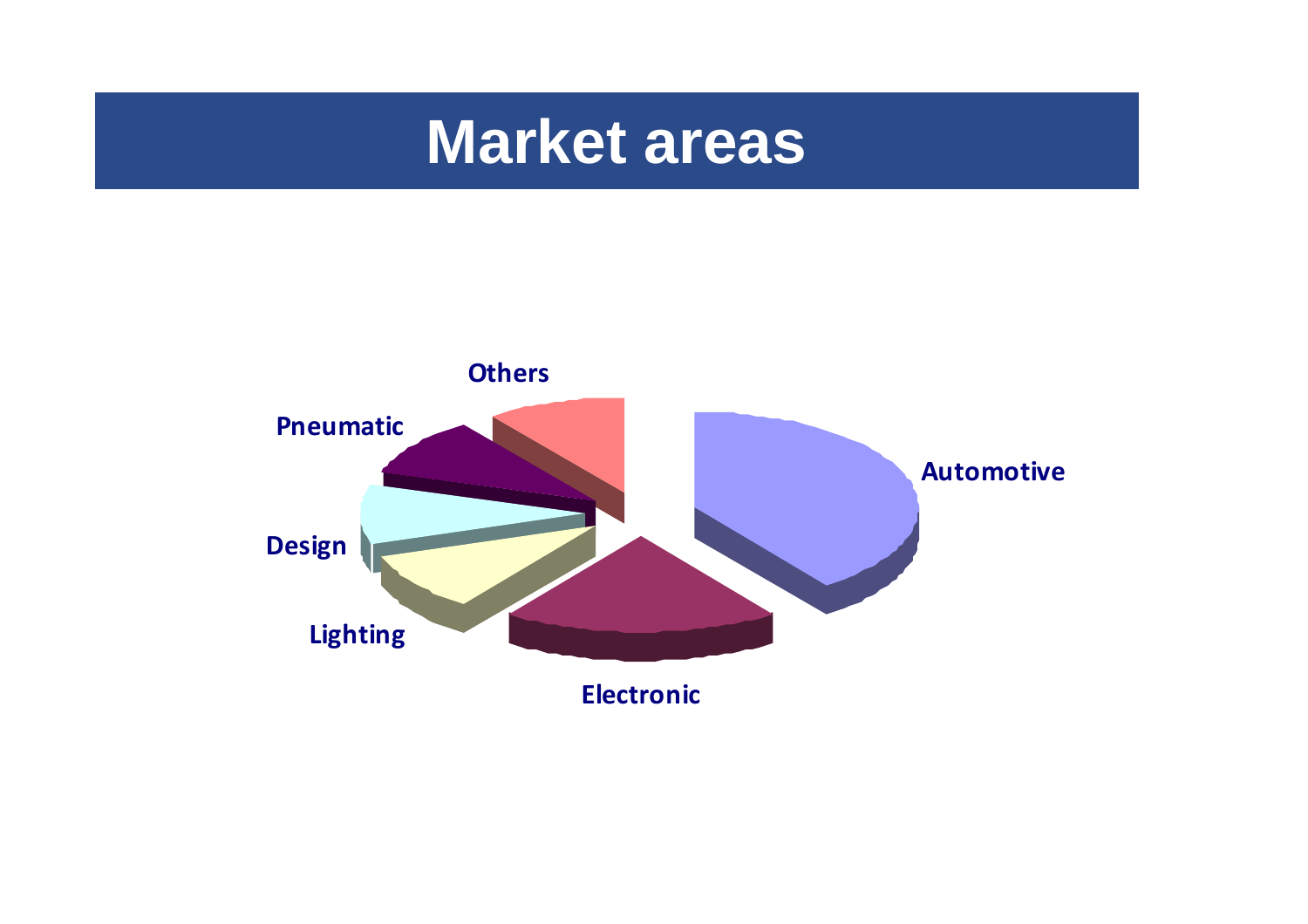### **Zamak**

### The core business of the Division

- Zamak is an alloy manly composed of zinc with small percentages of alluminium, magnesiium and copper.
- Thanks to its features zamak ensures high quality products in both small series and mass‐production. Zamak allows to machine think walls (even 0,7mm) and complex parts with tolerance 0,02mm.
- Thanks to the las generation vacuum pressing system, it is possible to obtain great production results, above all for those products requiring <sup>a</sup> high quality level both from the technical and aestethical point of view.
- $\bullet$  The machineries, completely automated and of last generation, guarantee high quality manufacturing and total safety.
- $\bullet$  The die casting activity is constantly monitored with the latest technologies, with the support of the quality control division.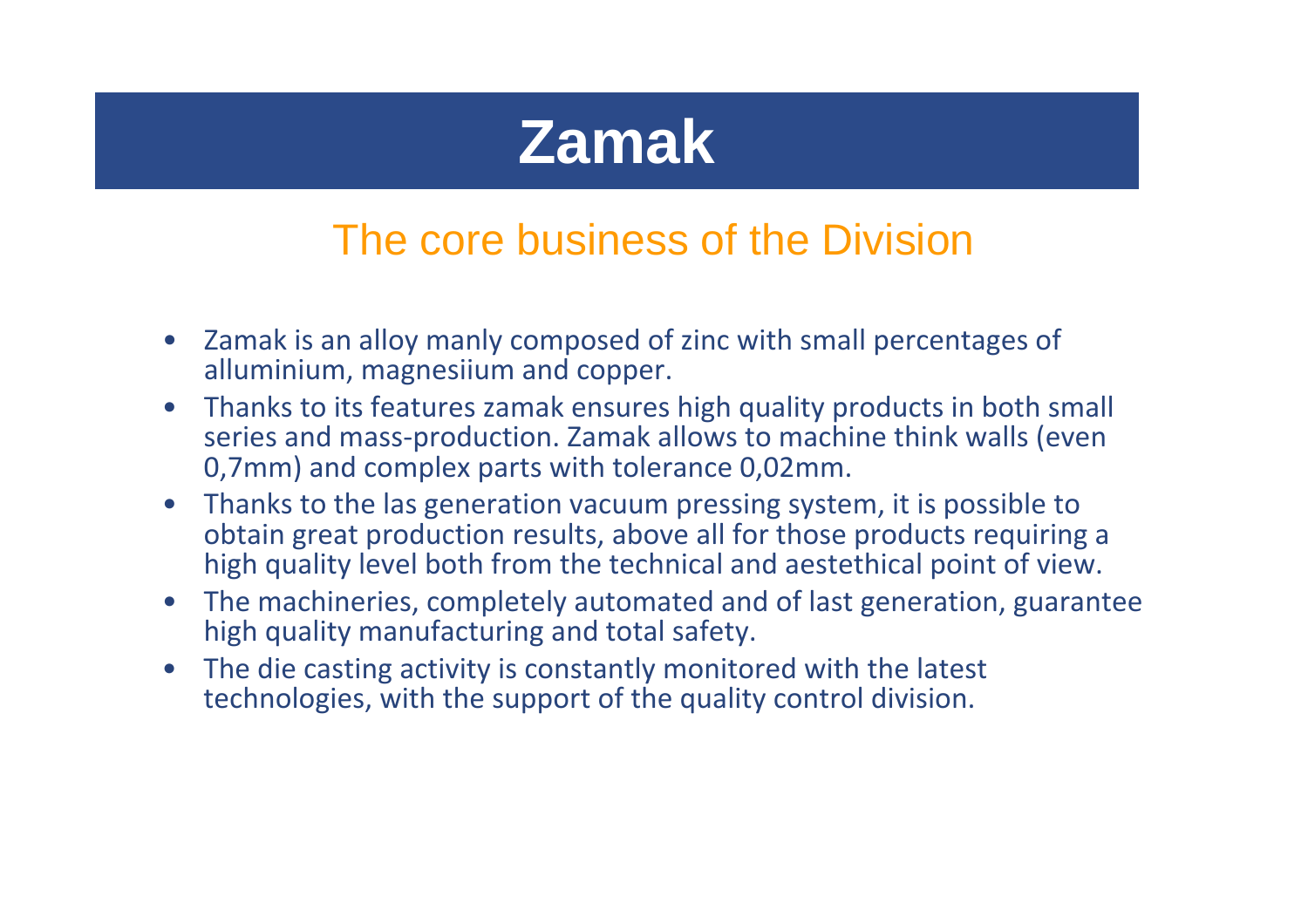### **Die casting**

#### **The heart of division**



- **Zamak 5**
- **Zamak 2**
- **Zamak 3**
- **Zamak 8**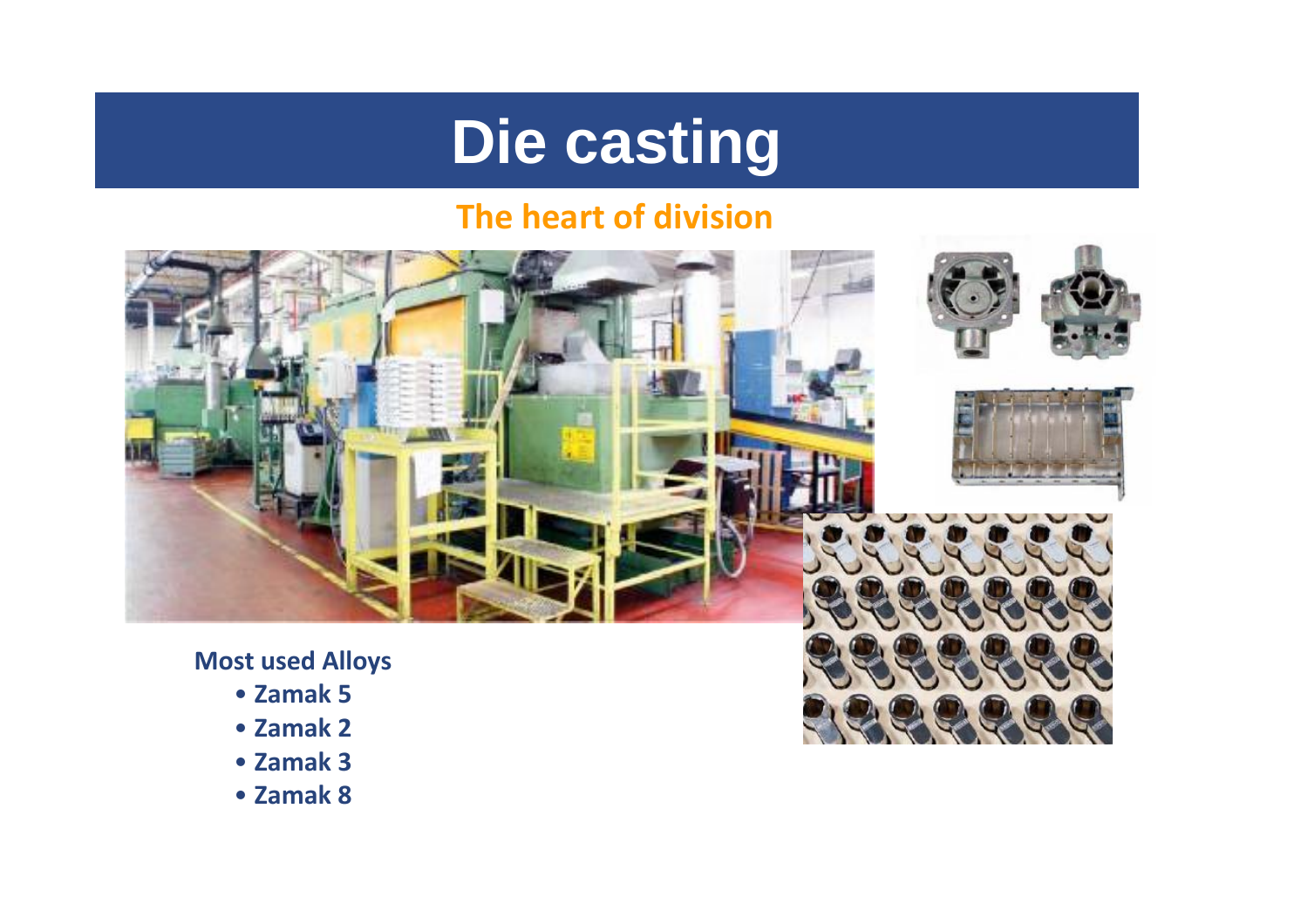

#### **Production**

 $\bullet$ Yearly Production Alloy : 2.500 Ton

7

4

#### **Who you will deal with**

- $\bullet$ • Production department: 30
- $\bullet$ Quality department:
- $\bullet$  Logistic: 6
- $\bullet$ Customer service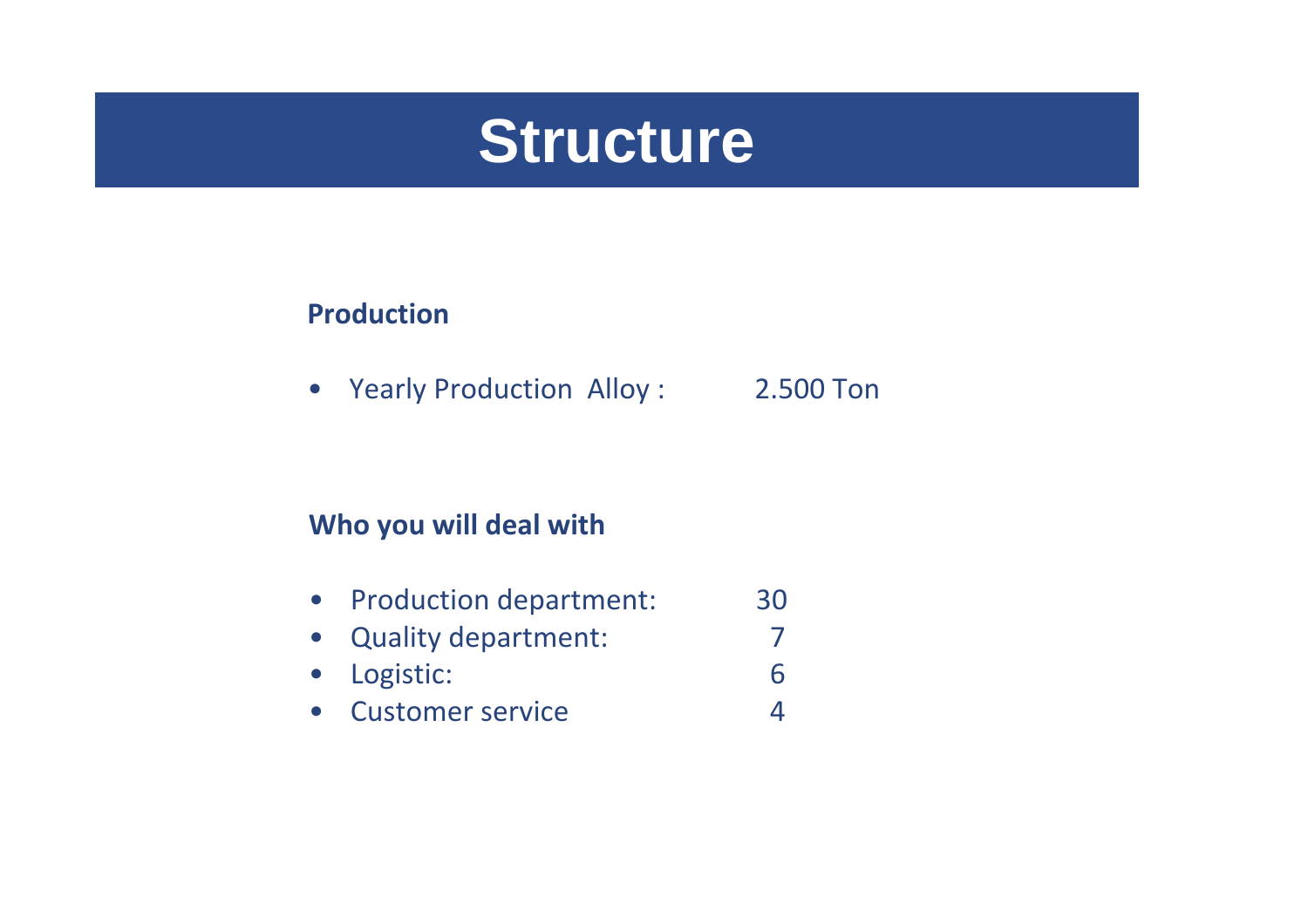### **Products & Services**

- •MOULDS DESIGN AND FINAL PRODUCT SET UP
- •MOULDS CONSTRUCTION AND MAINTENANCE
- • FULL PRODUCTION CYCLE TO FINAL PRODUCT:
	- Die casting
	- Mechanical processing
	- Surface treatments:
		- ‐ Galvanic treatments
		- ‐ Painting
	- Assembling
	- Packaging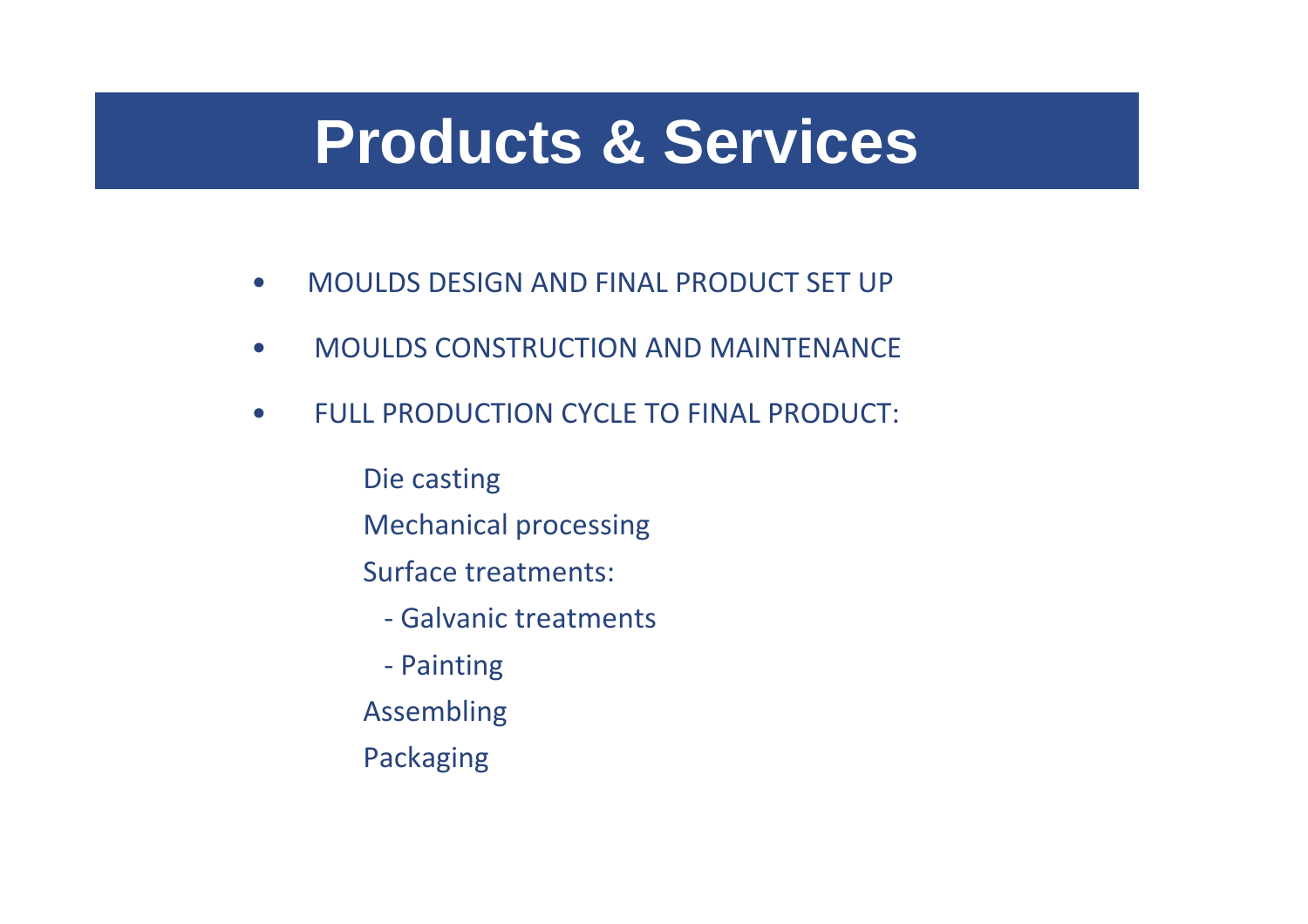# **Production**

- •● N. 10 Presses for Zamak Die-Casting (40Ton to 350 Ton) connected with automatic separators
- • Four presses are equipped with fully automatic "STAUBLI" ROBOT STATIONS
- $\bullet$ Under Vacuum Pressing System
- •Product weight from 1 gr to 2.000 gr
- •Vibro finishing department (tumbling)
- •Processing department
- •Assembling department



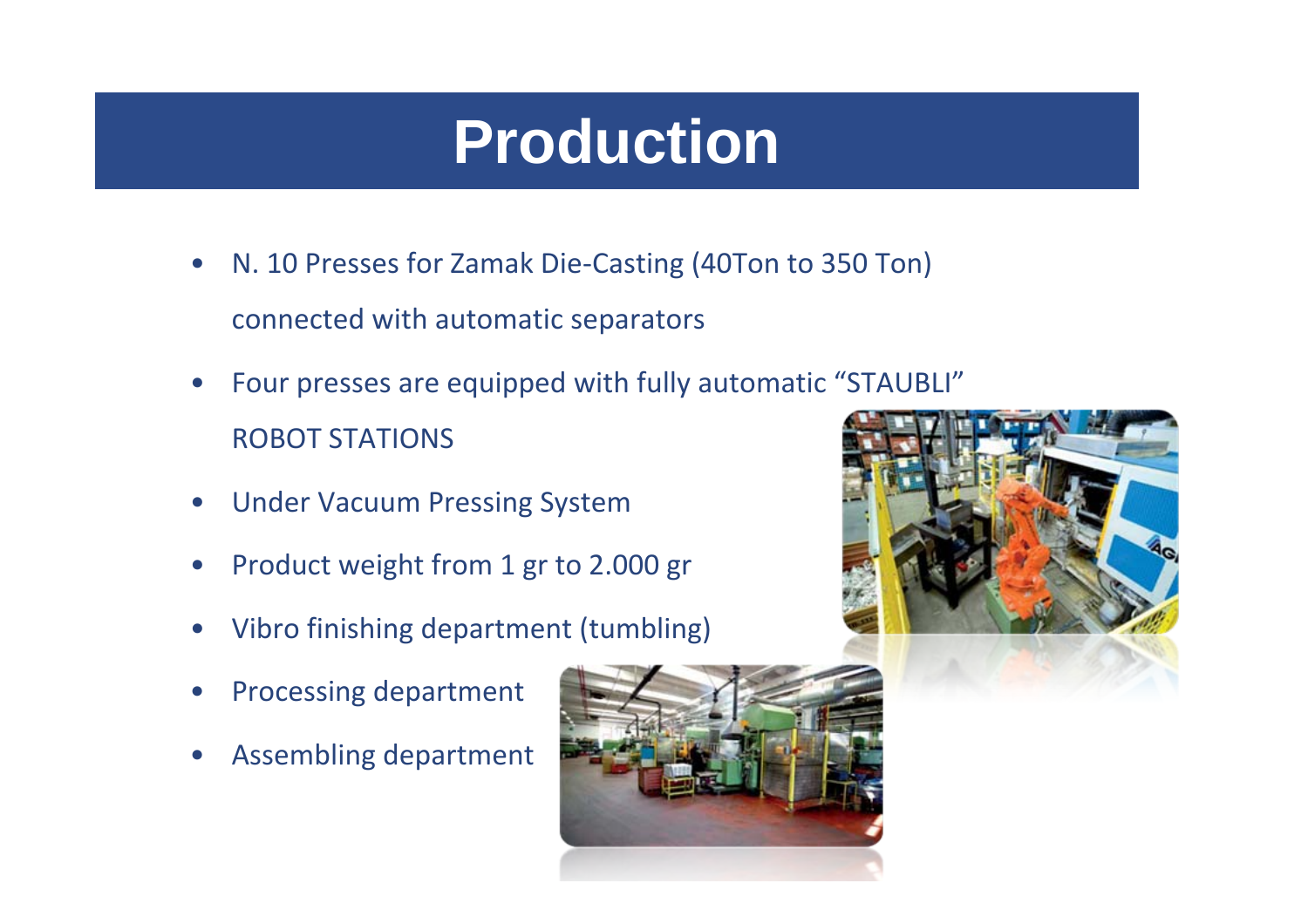## **Tecnical Department**

- $\bullet$ 3D CAD/CAMS System to generate Solids
- $\bullet$ Formats: All the main used
- •• Flow simulations software





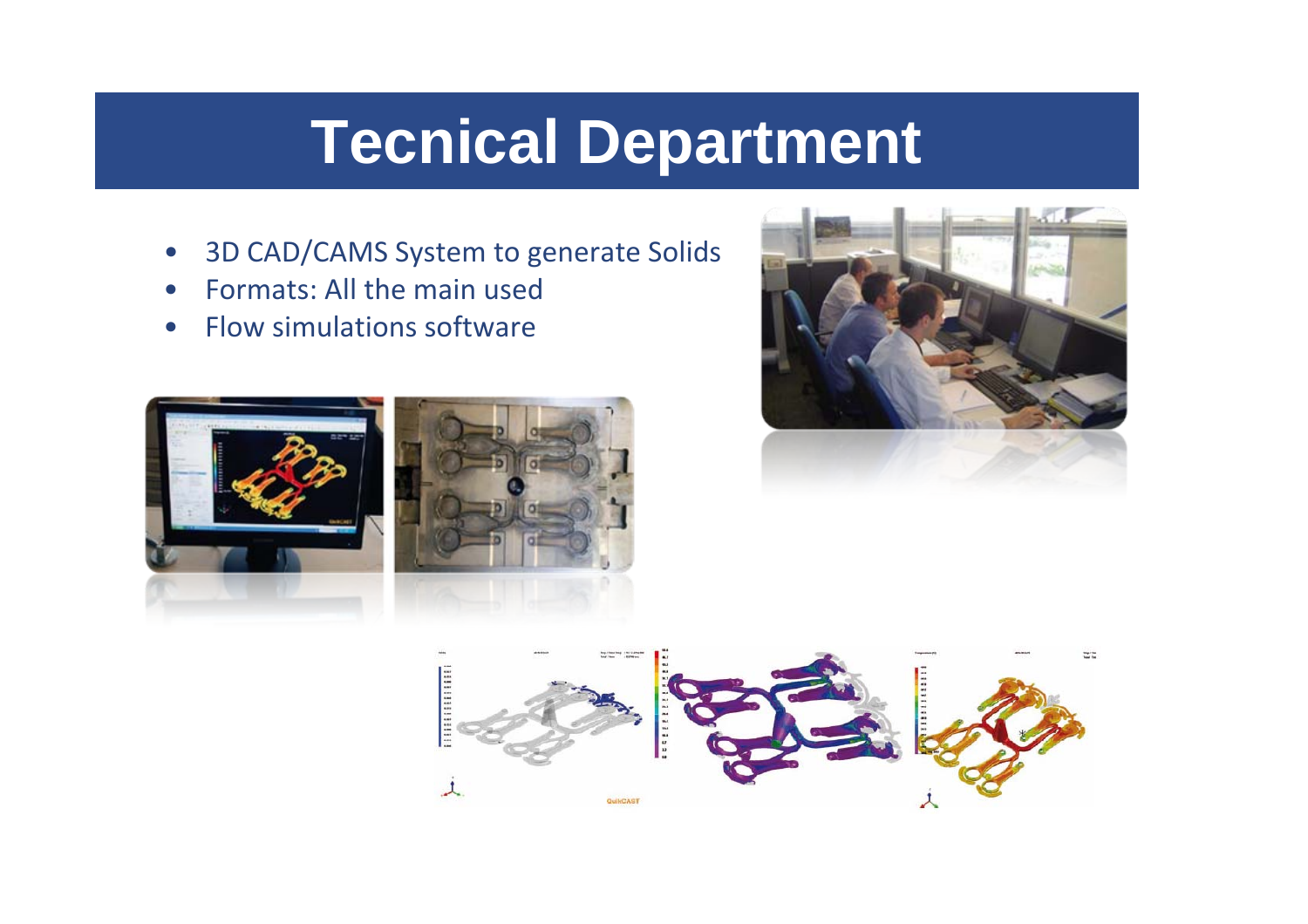# **Tools shop**

- $\blacktriangleright$ N.1 CNC machining centre **YASDA**
- $\blacktriangleright$ N.1 CNC machining centre **HERMLE**
- $\blacktriangleright$ N.1 CNC machining centre **MORI SEIKI**
- $\blacktriangleright$ N.3 Wire spark machine **AGIE**
- $\blacktriangleright$ N.1 Dive spark machine **MITSUBISHI**
- $\blacktriangleright$ N.1 Dive spark machine **GANTRY**
- $\blacktriangleright$ N.2 Flat grinders **OKAMOTO**
- $\blacktriangleright$ N.1 Flat grinders **FAVRETTO**
- $\blacktriangleright$ N.1 Round grinder **MOORE**
- $\blacktriangleright$ N. Micro perforating machine **C.R.Tech**
- $\blacktriangleright$ N. Laser Welding Machine **SISMA**

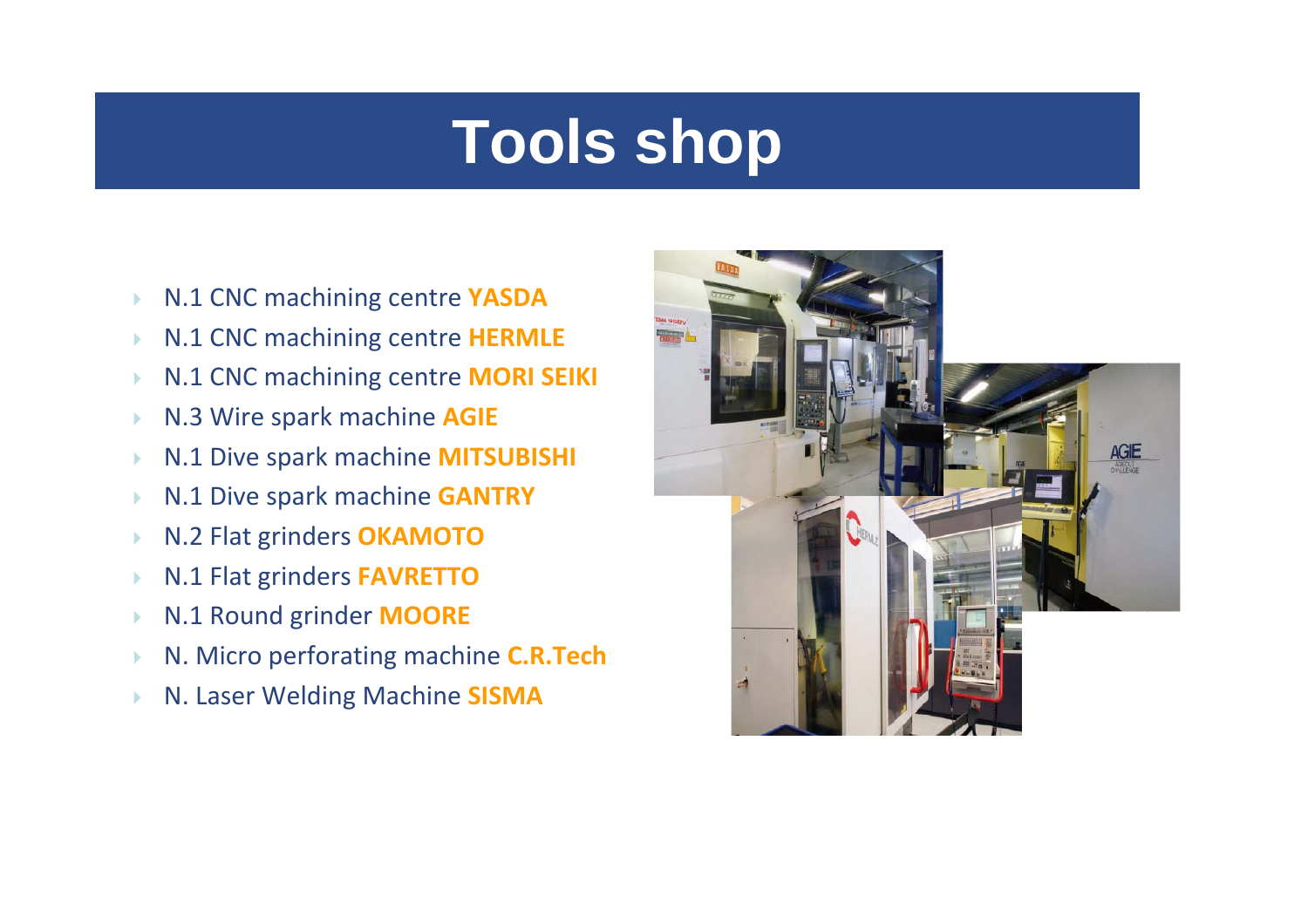

#### **QUALITY CONTROL SYSTEM CERTIFICATE OF PRODUCTION IN ALL STAGES**

- $\bullet$ Control X‐rays
- $\bullet$ Three‐dimensional controls
- $\bullet$ Chemical analysis alloys
- $\bullet$ Destructive tests
- $\bullet$ Structural controls
- $\bullet$ Test of resistance to corrosion carried out internally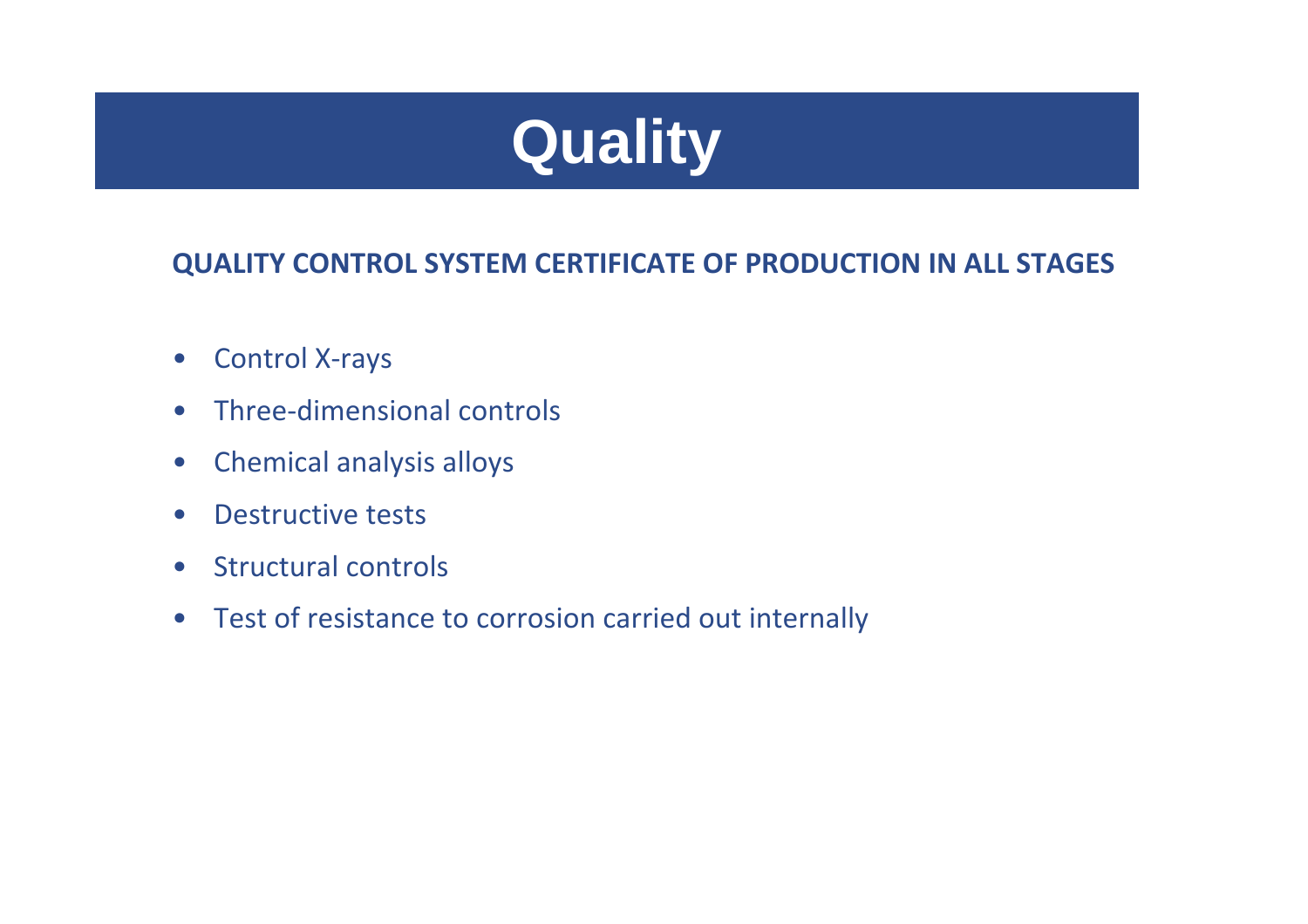# **Quality**

#### **SGQ tools**

- •OGP 3D optical dimensional measuring machine
- •POLI 3D contact dimenstional measuring machine
- •Profile Projectors‐Microscope
- •Zeiss‐Durometers
- • Classic instruments (Altimeters, Gages, micrometers, graduated pins and blocks)
- Galvanic treatement deposit thickness measurement machine FISHERSCOPE XRAY HDL to measure 3 different coating layers in the same time
- • Galvanic tratment deposit thickness measurement machine FISHERSCOPE COULOSCOPE CMS
- • Paint thickness measurement equipment on ferrous materials FISHER **DELTASCOPE**
- • Paint thickness measurement equipment on non ferrous materials KARL DEUTSCH LEPTOSKOP
- • Controlled temperature chamber for oxidation test in Salt Spray test ANGELANTONI 600P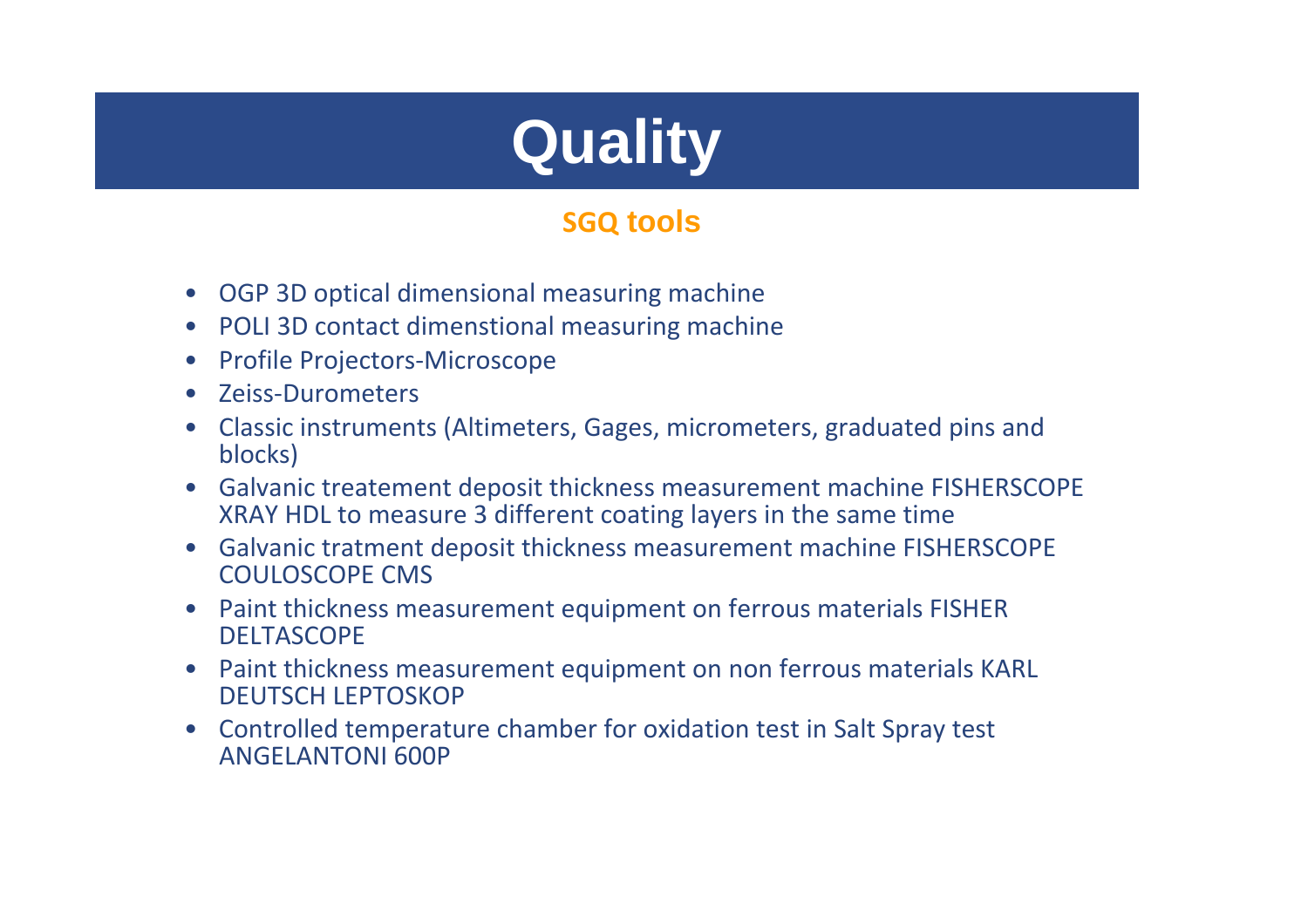# **Quality**

Our Certifications:

- $\equiv$  UNI EN ISO 9001 (since 1998)
- ‐UNI EN 14001 (since 2004)











Connect Contract Control (Connecti DOS) (Mathey Connecti District Connecti District Connecti District Connecti<br>State Connecti District Connecti District Connecti District Connecti District Connecti District Connecti<br>State